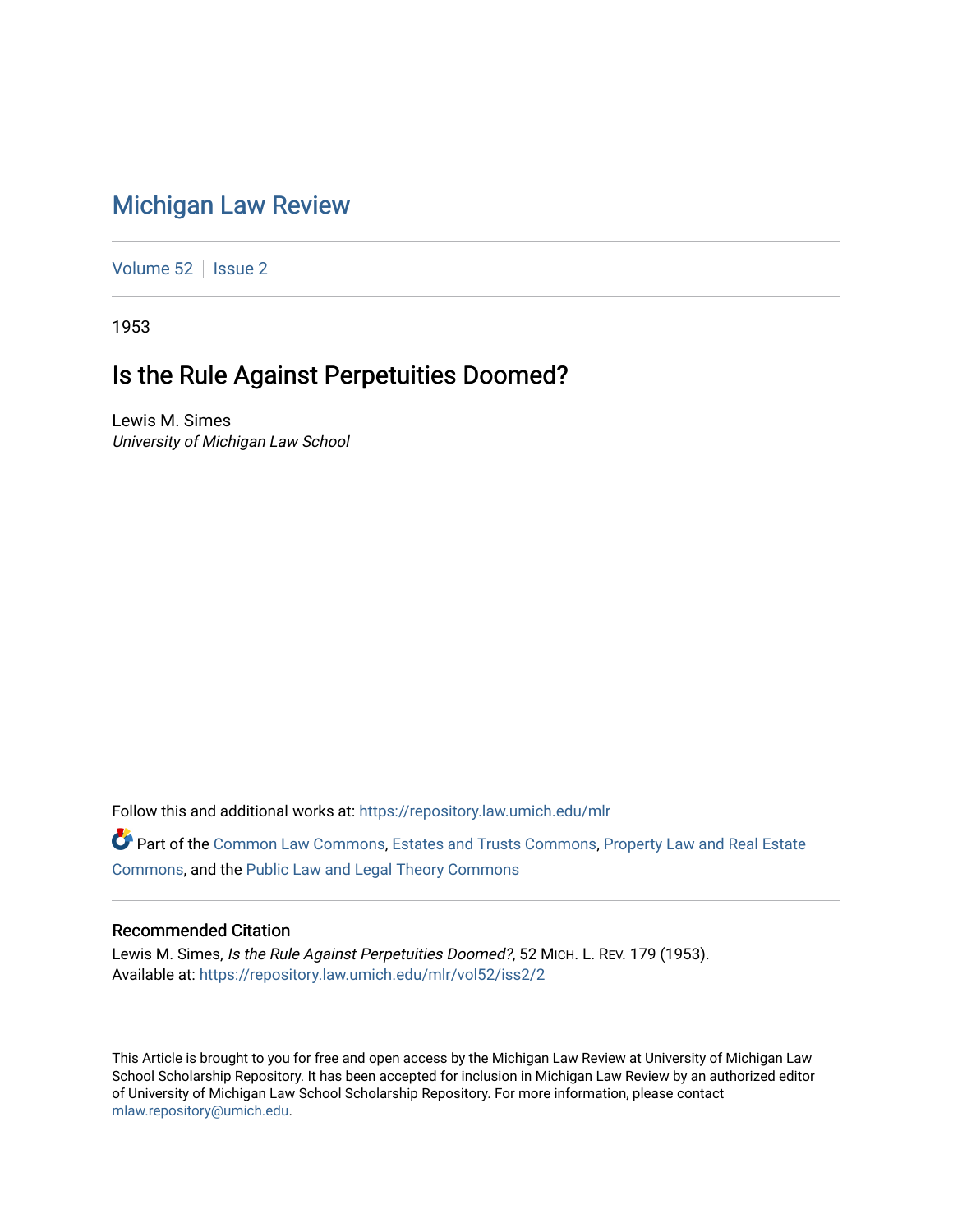# **MICHIGAN LAW REVIEW**

Vol. 52 DECEMBER, 1953 No. 2

### IS THE RULE AGAINST PERPETUITIES DOOMED?

THE "WAIT AND SEE" DocTRINE

*Lewis* M. *Simes\** 

FEW rules of the common law have shown such amazing vitality as<br>the rule against perpetuities. Emerging in the *Duke of Norfolk's*<br>Capal in 1682, as a web to restrict unbarrable ortails in land, it is now  $Case<sup>1</sup>$  in 1682, as a rule to restrict unbarrable entails in land, it is now applied, not only to interests in land, legal and equitable, but also to personal estate, tangible and intangible, including beneficial interests in trusts. It is regarded as a part of the common law of nearly every English speaking country, except a few of the United States where statutory substitutes have been provided. Since 1930, statutory substitutes have been abolished and there has been a return to the common law rule by legislative enactment in six states.<sup>2</sup>

In spite of this pronounced legislative trend, it is possible to detect the stirrings of a counter current. The rule has recently been personified as "an elderly female clothed in the dress of a bygone period who obtrudes her personality into current affairs with bursts of indecorous energy," and who "must learn to sit by the fire and confine her activity to a few words of wise advice from time to time."<sup>3</sup> Moreover, since the decision in the case of *Brown v. Independent Baptist Church of Woburn,4* in 1950, the distinction between executory devises and

"" Floyd Russell Mechem University Professor of Law and Director of Legal Research, University of Michigan.-Ed.

l 3 Ch. Cas. 1, 22 Eng. Rep. 931.

2Afa. Gen. Acts (1931) No. 684; Cal. Stat. (1951) c. 1463; 114 Ohio Laws (1931) p. 470; Indiana Laws (1945) c. 216; Mich. Public Acts (1949) No. 38; Wyoming Laws (1949) c. 92.

s Leach, "Perpetuities in Perspective: Ending the Rule's Reign of Terror," 65 HARv. L. REv. 721 at 725 and 727 (1952).

<sup>4</sup>325 Mass. 645, 91 N.E. (2d) 922. This case involved a devise of land to a church "to be holden and enjoyed by them so long as they shall continue as a church;" and if the church be dissolved then the land was to go to certain named persons. A later clause in the will devised the residue of the estate to the same named persons. The court determined that the first devise to the named persons was an executory interest, void under the rule against perpetuities; but this left a possibility of reverter in the testatrix's estate, which was validly devised by the residuary clause. Of course, under orthodox doctrines, the residuary clause created a void executory interest as well as the prior gift over. For it was created by the same instrument by which the determinable fee was created. The testatrix did not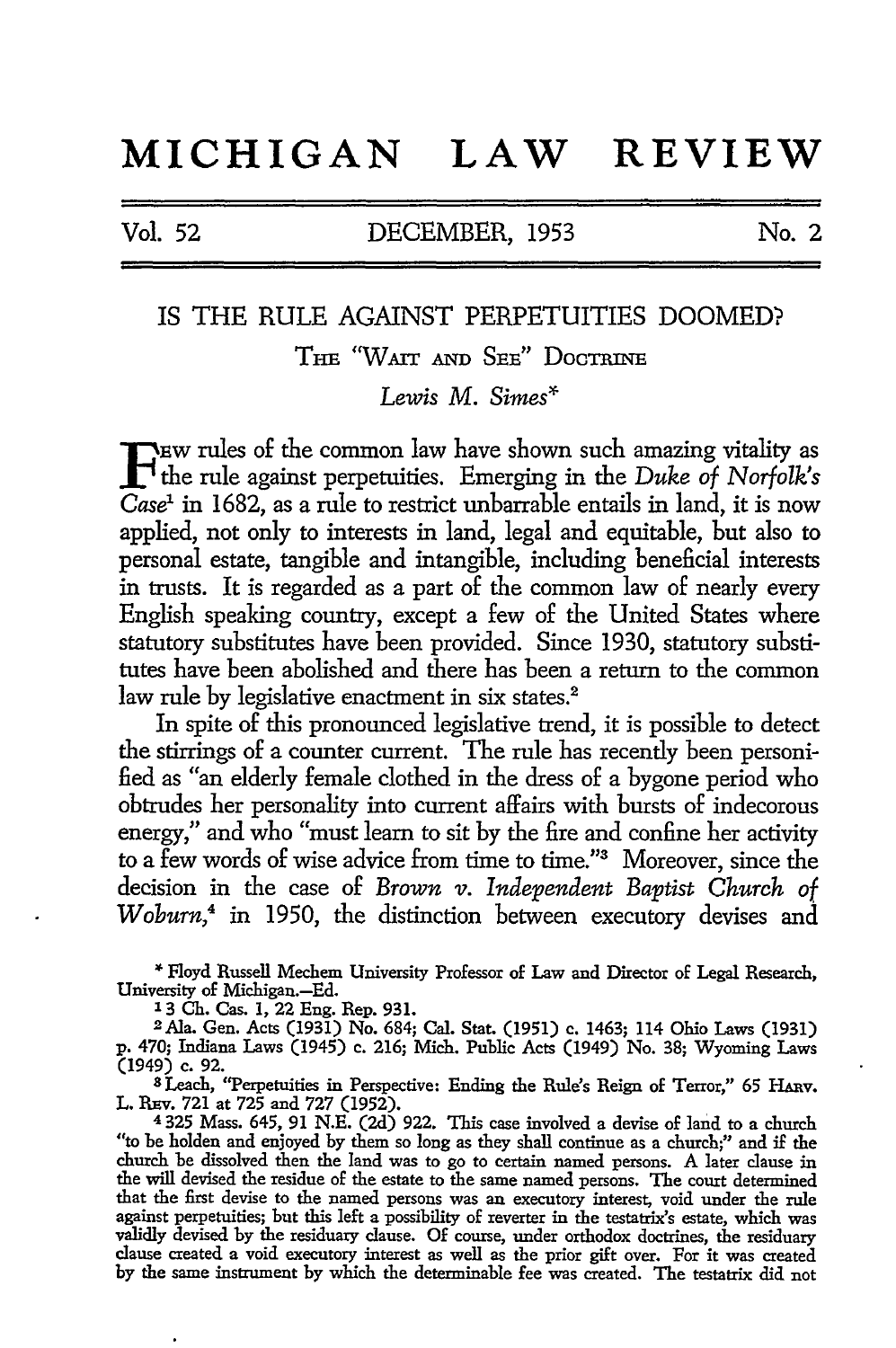possibilities of reverter would seem to have become so completely obliterated in . Massachusetts as to permit the exact equivalent of a legal executory interest to be created in any living person who might be selected, without being subjected to the restrictive operation of the rule against perpetuities.

I

## THE "WAIT AND SEE" DOCTRINE

The most serious aspect of this counter trend, however, remains to be described. To use the apt phrase of its chief proponent, it is the "wait and see" doctrine. It means that the validity of contingent future interests under the rule against perpetuities is to be determined as of the time when the contingency occurs.

Before entering upon a discussion of that doctrine, a brief statement of the existing common law rule<sup>5</sup> on this matter should be made. First, let us recall Gray's shorthand statement of the rule, which is as follows: "No interest is good unless it must vest, if at all, not later than twentyone years after some life in being at the creation of the interest."6 In applying this rule, the validity of a future interest is, with one exception, determined by considering the facts as they exist at the time the period of the rule begins to run, this time commonly being the delivery of the deed or the death of the testator. The one exception arises when an appointment under a general power to appoint by will only, or under a special power, is involved. In those cases, though the period is counted from the creation of the power, the validity of the appointment is determined by a consideration of facts as they exist at the time when the power is exercised.<sup>7</sup>

first create a determinable fee and then devise it, for she did not die twice. See 2 PROP-ERTY RESTATEMENT §§154 and 158 (1936). Since, unfortunately, the possibility of reverter is not subject to the rule against perpetuities, this decision permits a testator, by placing a gift in the residuary clause, to make it a possibility of reverter and thus exempt it from the rule against perpetuities.

It is true, in any jurisdiction in which possibilities of reverter are alienable, a person can create a determinable fee by one conveyance and assign the possibility of reverter, which he thereby reserves to himself, in a later conveyance. That is because one can make two conveyances, taking effect at different times, and he, therefore, can first create a possibility of reverter and later assign it. This is bad enough, but the recent Massachusetts decision extends the evil to testamentary transactions.

5 By the existing common law rule is meant the rule in jurisdictions other than Massachusetts and New Hampshire. The law of these states is later discussed.

6 GRAY, RULE AGAINST PERPETUITIES, 4th ed., 191 (1942).

7 See, for example, Warren's Estate, 320 Pa. 112, 182 A. 396 (1936).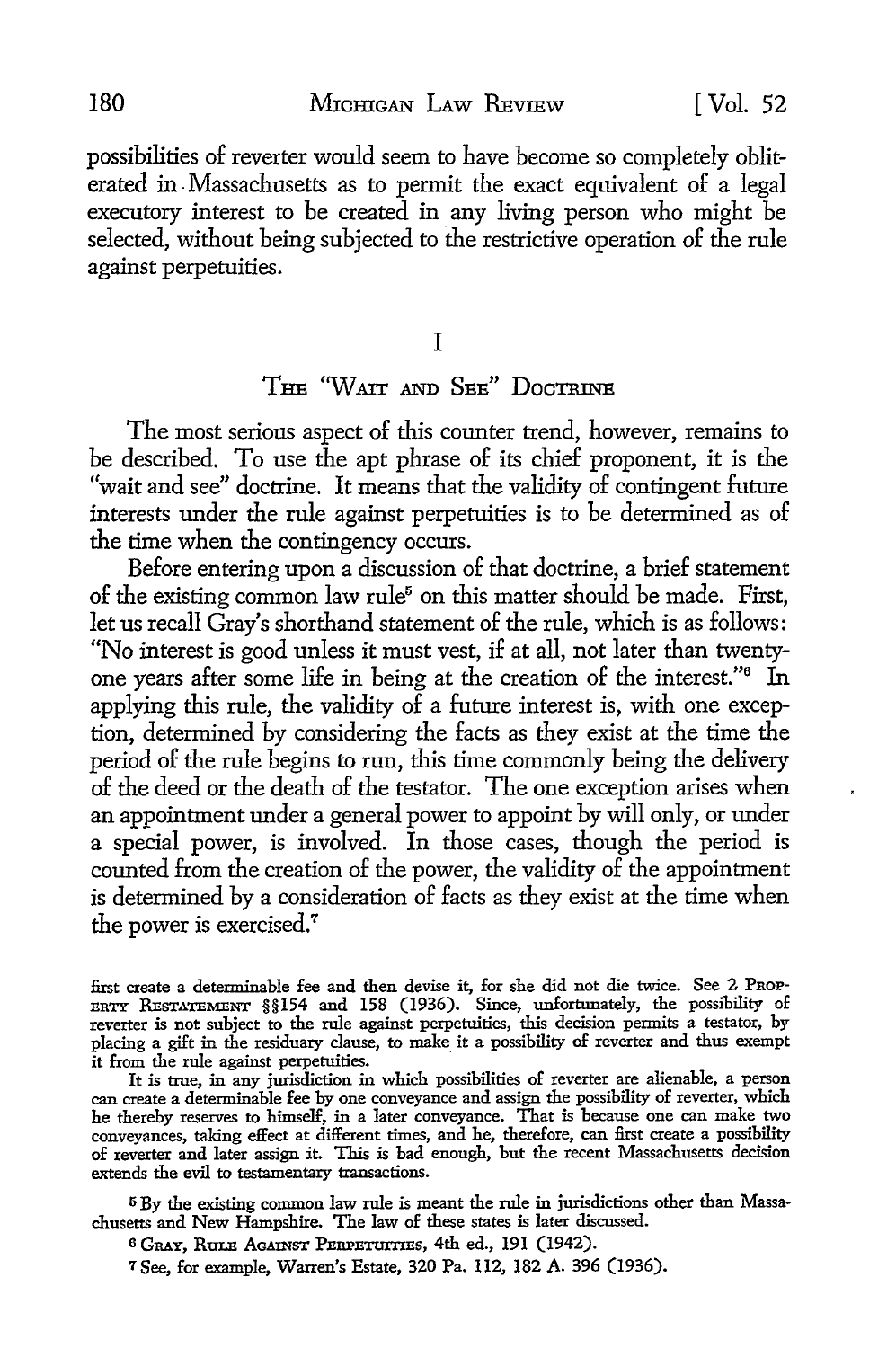### A. *Sources of the Doctrine*

Early in 1952, Professor W. Barton Leach, of the Harvard Law School, published two substantially identical articles, one in the *Harvard Law Review8* and one in the *Law Quarterly Review,°* in which he advocated legislation modifying the common law rule against perpetuities so that the validity of a contingent interest would be determined in the light of events existing when the contingency occurred. ''Whatever reason may be adduced through either ancient authority or present contrivance," he says, "I am certain that the better reason is opposed to the current doctrine. By hypothesis the interests in question are all contingent. . . . Why should we not 'wait and see' to determine whether the contingency happens within the period of the Rule?"10

Later in 1952, when the *American Law of Property* came off the press, similar views were expressed in Part XXIV, written by Professor Leach and Mr. Owen Tudor, of the Boston bar. These views are indicated by the following excerpt: $11$  "The reason, if any, for the rule that, in case of a *devise* or *bequest,* the courts will not 'wait and see' whether events actually turn out in such a way as to cause all interests to vest within the period of perpetuities is this: As soon as an interest is created its validity should be capable of ascertainment. The present writers do not consider this an adequate reason-by hypothesis the remainder is contingent, so all the parties must 'wait and see' which way the contingencies happen; why is there any inconvenience in requiring them to 'wait and see' whether the contingencies happen within the period of the Rule?"

A few months after the publication of the *American Law of Property,* the Supreme Judicial Court of Massachusetts handed down its decision in the case of *Sears v. Coolidge.12* The facts were substantially as follows: The settlor of an inter vivos trust had reserved to himself a power to amend and declare new uses in any manner except

<sup>8</sup>"Perpetuities in Perspective: Ending the Rule's Reign of Terror," 65 HAnv. L. REV. 721 (1952).

<sup>9</sup> "Perpetuities: Staying the Slaughter of the Innocents," 68 L.Q. REV. 35 (1952).

 $1065$  HARV. L. REV.  $721$  at  $730$  (1952). Similar language appears in 68 L.Q. REV. 35 at 44 (1952). In each article legislative changes in the rule are suggested for consideration, the fust of which is "a provision that the rule will be applied to any interest on the basis of events which have actually occurred at the termination of the preceding interests, not on the basis of events which might have occurred but did not." 65 HARV. L. REV. 721 at 747 (1952).

116 AMERICAN LAw OF PROPERTY 102 (1952). While the passage quoted purports to state the view of "the writers," note 7, page 102, and note 4a, page 104, indicate that Mr. Tudor does not entirely agree with Professor Leach's "wait and see" doctrine.

12 108 N.E. (2d) 563 (1952).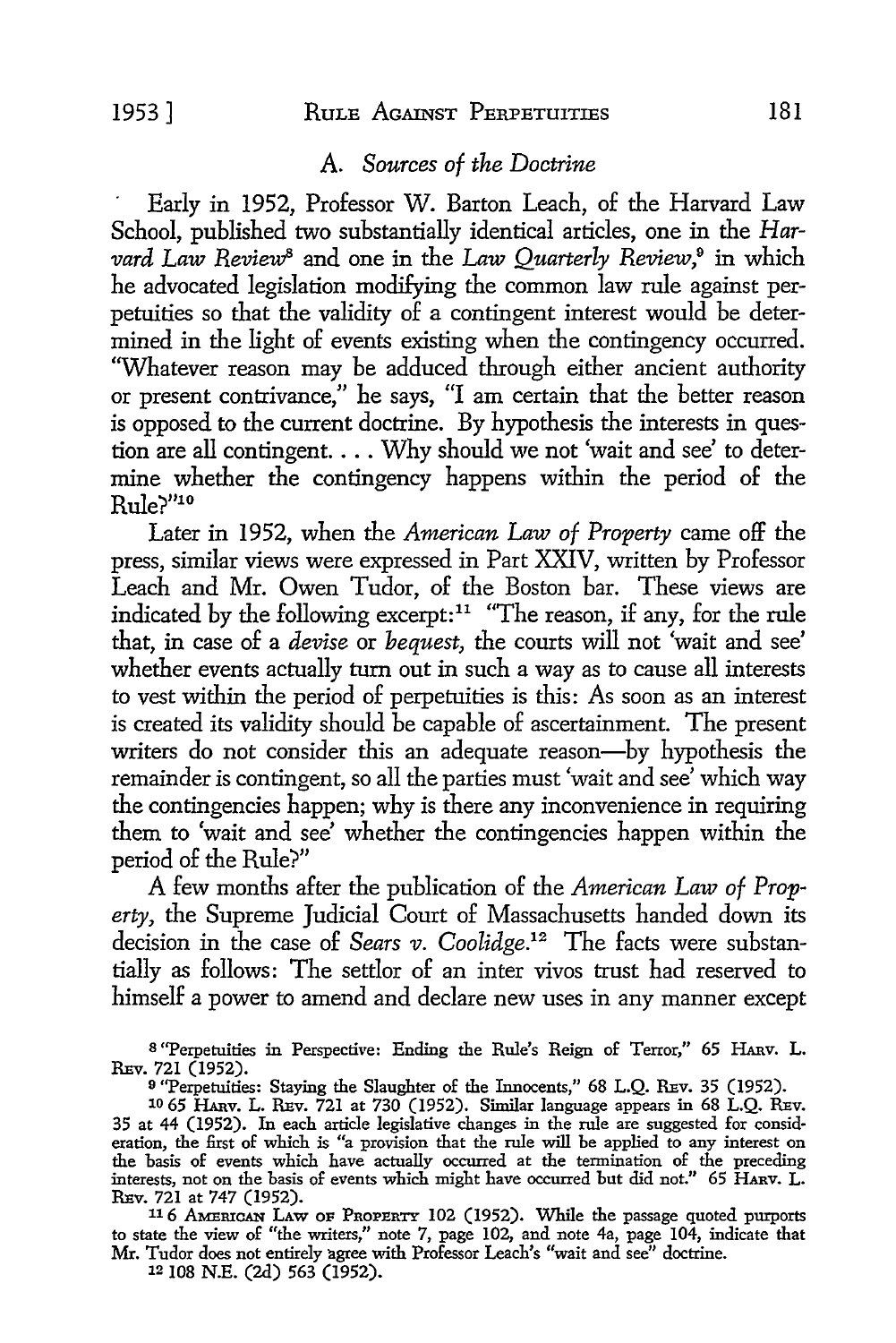for his own benefit. This power is treated, for purposes of the case, as a special power of appointment. Subject to the power, and qualified by an alternative contingency which did not occur, the corpus of the trust was to be distributed to the settlor's issue living at the time of distribution, which was fixed at the time when the settlor's youngest grandchild living at his death should attain the age of fifty. The youngest grandchild who attained the age of fifty was in being when the trust was created, and no grandchildren were born after the trust was set up. The power was not exercised. The court held that the provision for distribution was valid under the rule against perpetuities. Citing the *American* Law *of Property,1*3 from which quotation has herein been made, the court reasoned that, since the facts existing when a special power of appointment is exercised may be considered in determining the validity of the appointment, it should also be possible, in determining the validity of a gift in default, to consider facts existing when the donee dies and the power is unexercised.

This, of course, is a long way from accepting the "wait and see" doctrine in its entirety, and would seem merely to extend the doctrine to a gift in default of appointment. Moreover, the case could have been decided on a perfectly orthodox ground which the court referred to but did not rely on. At the time the trust was created, the settlor was eighty-one years old and a widower. His only children then living were two daughters, one aged fifty-nine years and the other fifty-five years. It could fairly, therefore, be assumed that, when the settlor referred to "the attainment of fifty by the youngest surviving grandchild of mine who was living at my death," he meant "youngest grandchild of those living when the trust was set up," because he did not anticipate that he would have any more grandchildren.<sup>14</sup>

In *Merchants Nat. Bank v. Curtis*,<sup>15</sup> the New Hampshire Supreme Court passed upon the validity of a gift over in a testamentary trust limited to vest "if my granddaughter M.M.C. or other grandchildren shall survive both my children and shall have and leave no heirs of her or their body." M.M.C. was the only granddaughter which the testatrix had. She died without leaving any surviving issue. The court held the gift over valid under the rule. First, the court gave the perfectly orthodox reason that there were really two alternative contingencies, namely, the death of M.M.C. without surviving issue, and the

<sup>13</sup> The court cited 6 AMERICAN LAW OF PROPERTY §24.36 (1952), which is concerned with the single question whether, in determining the validity of a gift in default, facts existing when the donee died may be considered.

<sup>14 4</sup> PROPERTY RESTATEMENT §377, comment c (1944). 15 97 A. (2d) 207 (1953).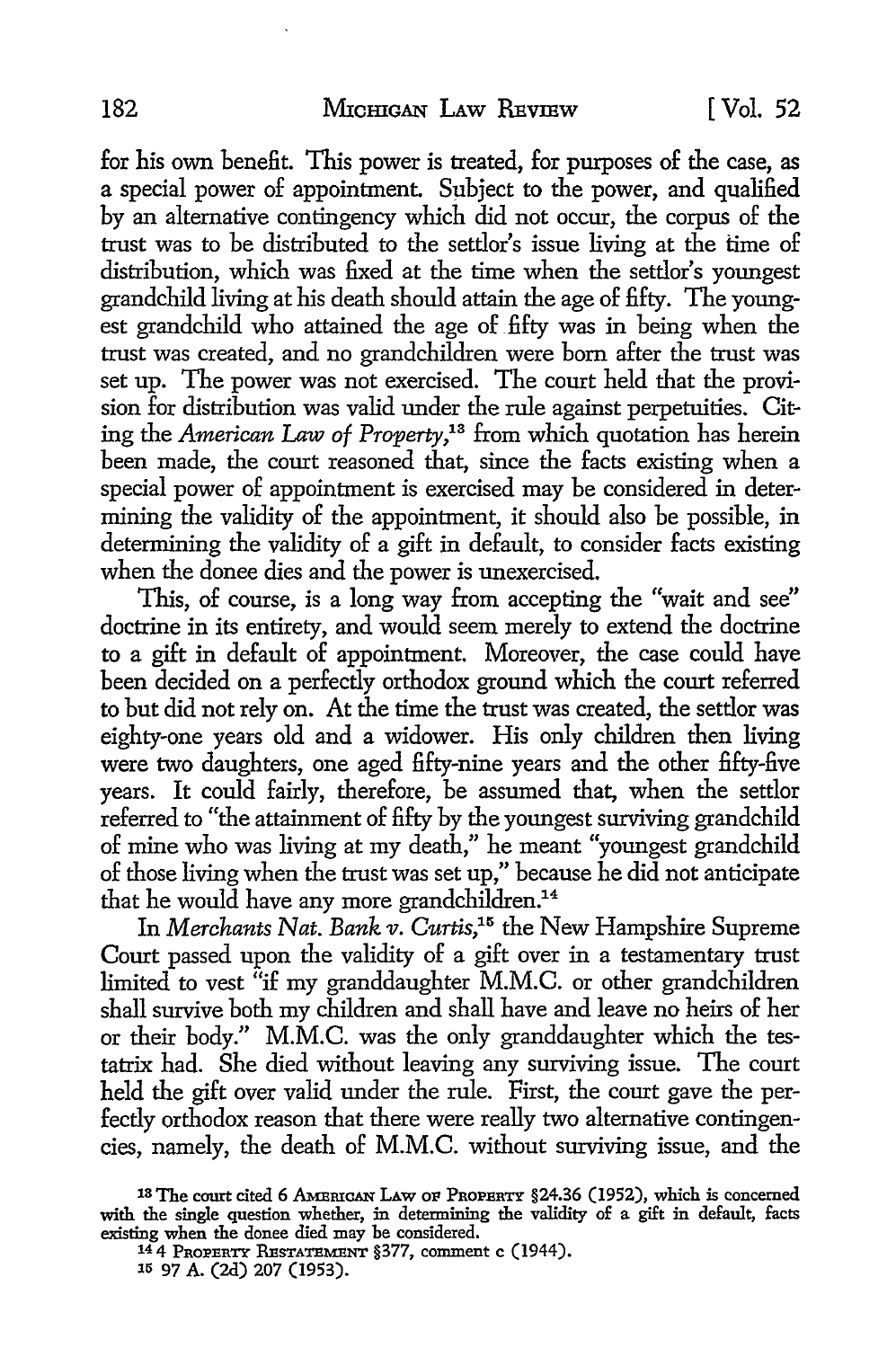death of unborn grandchildren without surviving issue. The first was clearly valid in its inception under the rule, since M.M.C. was the life in being. Since this is the contingency which occurred, the gift over was good.<sup>16</sup> But the court went on to say that the condition might be construed as a single contingency, in which case the facts could be considered as of the time when the testatrix's children died. The *American Law of Property* and Professor Leach's *Harvard Law Review*  article, which have already been referred to, were cited with approval, the court observing: "When a decision is made at a time when the events have happened, the court should not be compelled to consider only what might have been and completely ignore what was."

In addition to these two cases we have one statute which definitely lays down the "wait and see" doctrine. In 1947, as a part of its new Estates Act, the Pennsylvania legislature enacted the following pro $vision:$ <sup>17</sup>

"Upon the expiration of the period allowed by the common law rule against perpetuities as measured by actual rather than possible events, any interest not then vested and any interest in members of a class the membership of which is then subject *to*  increase shall be void."

Apparently it was not realized how revolutionary this piece of legislation is. The comment in the report of the Joint State Government Commission, in which the statute is presented to the legislature, states, "This subsection is intended to disturb the common law rule as little as possible.  $\ldots$ ."<sup>18</sup> A justification for the new provision is that, according *to* Pennsylvania law, it appears that the courts will not construe a will for the purpose of determining the validity of contingent equitable interests in a trust until after the death of the life tenant.19 To date the Pennsylvania courts have not construed this statute.

Thus we have in support of the existence of a "wait and see" doctrine two cases, each of which could be decided on other and perfectly orthodox grounds, and an uninterpreted statute.19a Evidently we cannot

18 Report of the Joint State Government Commission of the General Assembly of Pennsylvania Relating to the Following Decedents' Estates Laws: Intestate Act of 1947; Wills Act of 1947; Estates Act of 1947; Principal and Income Act of 1947, p. 72 (1947). 19 See Quigley's Estate, 329 Pa. 281, 198 A. 85 (1938), cited to this effect in the

Report referred to in note 18 supra. In general on declaratory judgments in Pennsylvania, see the monograph on that subject by Professor Levin, published in Purdon's Pennsylvania Statutes Annotated (1953), immediately preceding title 12, §731. Of course, what the Pennsylvania legislature did was to perpetuate a bad rule as to the time when the validity of a future interest can be determined.

19a See *Addendum,* infra p. 194.-Ed.

<sup>16 4</sup> PROPERTY RESTATEMENT §376 (1944).

<sup>17 1</sup> Pennsylvania Laws (1947) No. 39, §4(b).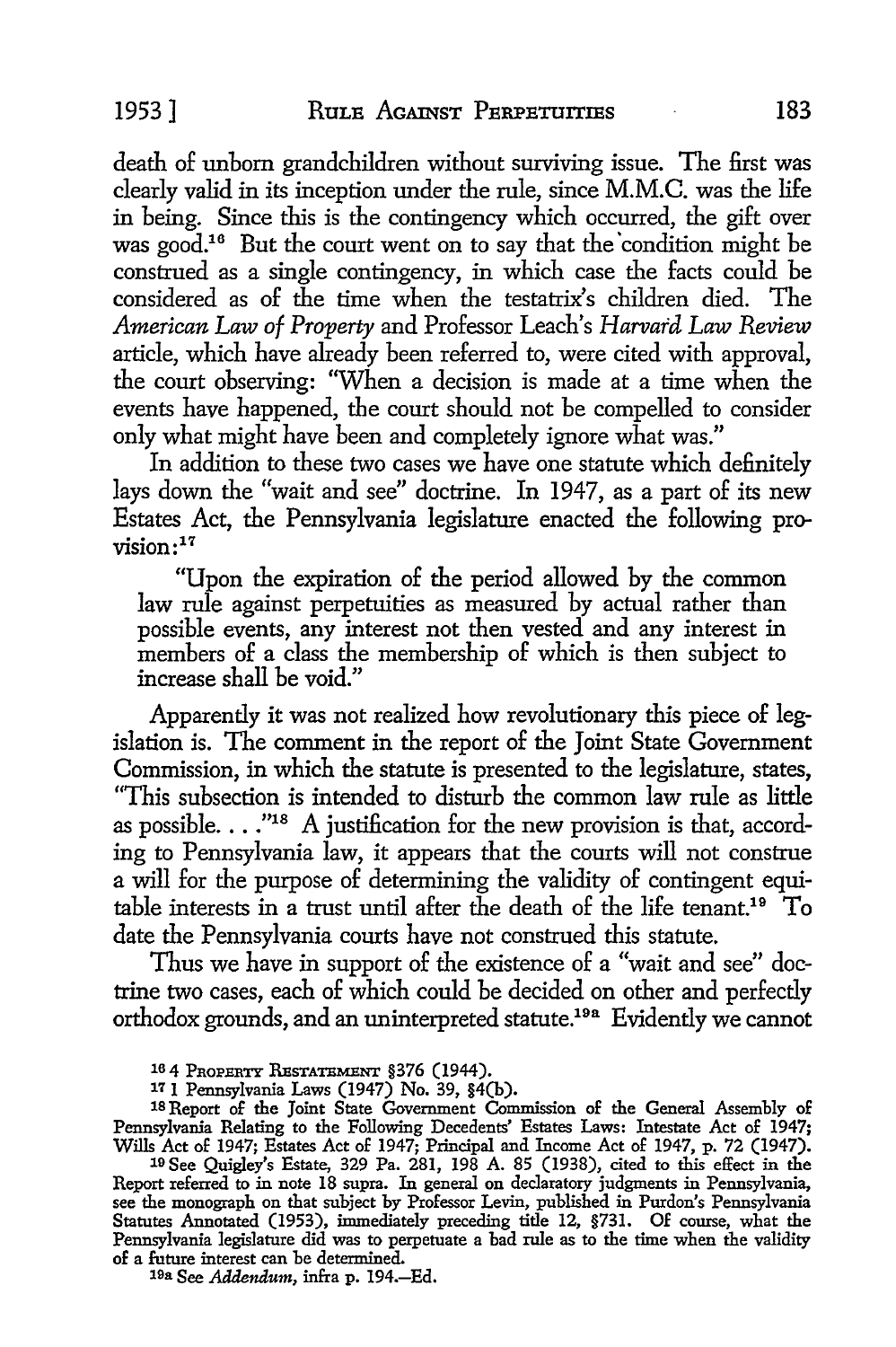be sure that the doctrine is in force anywhere except in Pennsylvania. and we still do not know precisely what it means there. But before this innovation spreads further, it may be well to consider what it means and where it is likely to lead us.

#### B. *The Case against the 'Wait and See" Doctrine*

It is my belief that the "wait and see" doctrine, in the unqualified form presented in the Pennsylvania statute and elsewhere,<sup>20</sup> is undesirable and unworkable; and that its adoption means that the rule against perpetuities is doomed.

I. *Since a contingent future interest exists when the creating instrument takes effect, its validity should be determined as of that time.*  Protagonists of the "wait and see" doctrine appear to find something startling about determining the validity of an interest in accordance with facts existing when it is created. It would seem that to consider validity as of the time when interests arise is a completely normal process which runs all through our legal system. The validity of a devise on a condition in restraint of marriage is not determined when the devisee marries. Suppose, for example, a testator devises his estate to his two-year-old daughter on a condition subsequent that she never marry. We do not wait until she is old enough to be legally capable of marriage before determining whether the condition is illegal. We determine it at the death of the testator. Contracts are determined to be against public policy when they are executed, not when one of the parties does something against public policy.

A good deal has been said, both in prose and poetry, about the validity of limitations under the rule against perpetuities being determined on the basis of what "might have been." It is submitted that all

20 For comments on the Pennsylvania statute, see the following: Bregy, "A Defense of Pennsylvania's Statutes on Perpetuities," 23 TEMPLE L.Q. 313 (1950); Phipps, "The Pennsylvania Experiment in Perpetuities," 23 TEMPLE L.Q. 20 (1949); notes, 60 HARv. L. REv. 1174 (1947); 23 N.Y. Umv. L.Q. 511 (1948); 97 Umv. PA. L. REv. 263 (1948); 26 TEMPLE L.Q, 148 (1952).

In general, on the "wait and see" doctrine, in addition to the Leach articles cited, notes 8 and 9 supra, see the following: 6 AMErucAN LAw OF PROPERTY 40, 99-106 (1952); Newhall, "Doctrine of the 'Second Look'," 92 TRUSTS AND EsTATES 13 (1953); "Reform of the-Rule Against Perpetuities,'' Panel Discussion by Looker, Leach, Simes and Newhall, 92 TRUSTS AND EsTATES 768 (1953), same in A.B.A. PROCEEDINGS, PROBATE AND TRUST LAw DIVISIONS 83 (1953).

It should be pointed out that, in the panel discussion last cited, Professor Leach merely advocated determining the facts as they exist at the termination of the life estate in applying the rule against perpetuities. Since, however, he did not indicate any retraction from the position taken in earlier writings, it is to be assumed that his proposal made at the A.B.A. meeting represented what he believed a legislature might be willing to enact.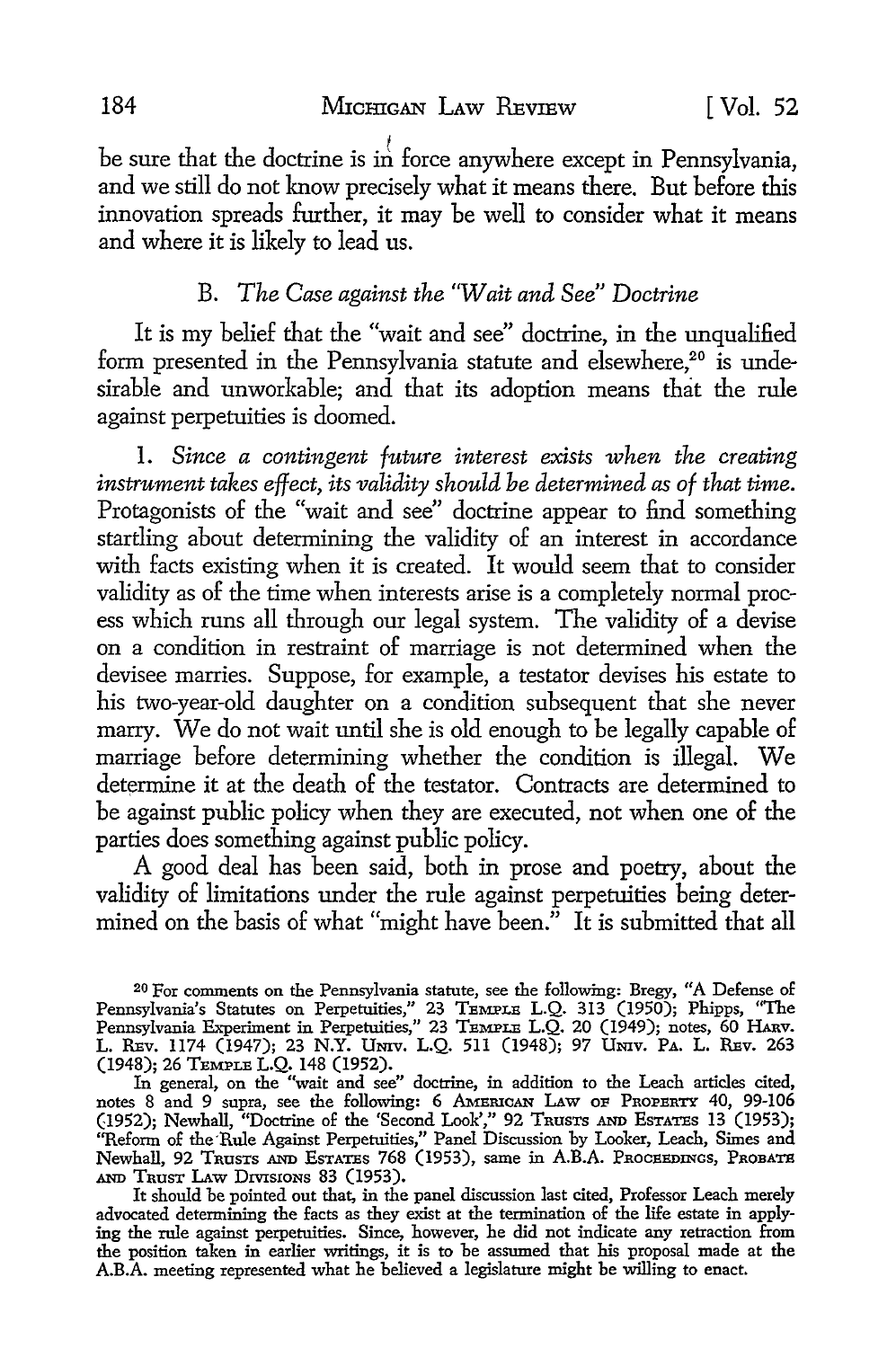the rule against perpetuities does is to look at facts as they are when the testator dies or when the deed is delivered. In a number of jurisdictions interested parties may be able to have the validity of future interests determined immediately upon the inception of the instrument.<sup>21</sup> Ideally, in such jurisdictions, the suit to determine the validity of the future interest would be brought at the moment of the inception of the interest. If that were true, then the decision would never be made on the basis of facts which "might have been." But since in practice there will be a period of time between the inception of the instrument and the filing of the suit, it sometimes could happen that there would be a decision on the basis of facts which had not and could not occur. However, no one, whether he favors the "wait and see" doctrine or not, would contend that the facts should be determined as of the time suit is filed, since that would give the plaintiff an opportunity, by careful timing, to determine the validity of the future interest.

It is true, in some jurisdictions, when a trust involves an equitable life estate with future interests following it, the courts refuse to determine the validity of the future interests until the life estate ends. But that rule has nothing to do with the rule against perpetuities and is inconsistent with the modem trend of enlightened jurisprudence. Certainly the existence of a bad rule such as that should not cause us to change the rule against perpetuities.

There was a time when a person in whose favor a contingent future interest was limited was thought of as having little more than a bare expectance like the *spes successionis* of the heir apparent. He had no remedies to protect his interest before it vested; he could not assign it; for practical purposes it did not exist until it vested. But today, if modem trends in the law of future interests mean anything, they mean that future interests are existing interests and can be owned just as certainly as possessory fees simple in land.<sup>22</sup>

The practical effect of the "wait and see" doctrine in this respect may be illustrated by the following case. *A* transfers securities to *T*  on trust to pay the income to *B* for his life, and to hold until *B* has a son who has attained the age of fifty years, and then to transfer the corpus to such son; in default of any such son, then to transfer the corpus to  $C$ .  $B$  is alive and has a son,  $D$ , twenty-one years of age, who is in excellent health. T, the trustee, is attempting to embezzle the trust

<sup>&</sup>lt;sup>21</sup> See 2 Anderson, Declaratory Judgments, 2d ed., §576 (1951).

 $22$  See 2 PROPERTY RESTATEMENT §153 (1936), where a future interest is described as a "segment of ownership."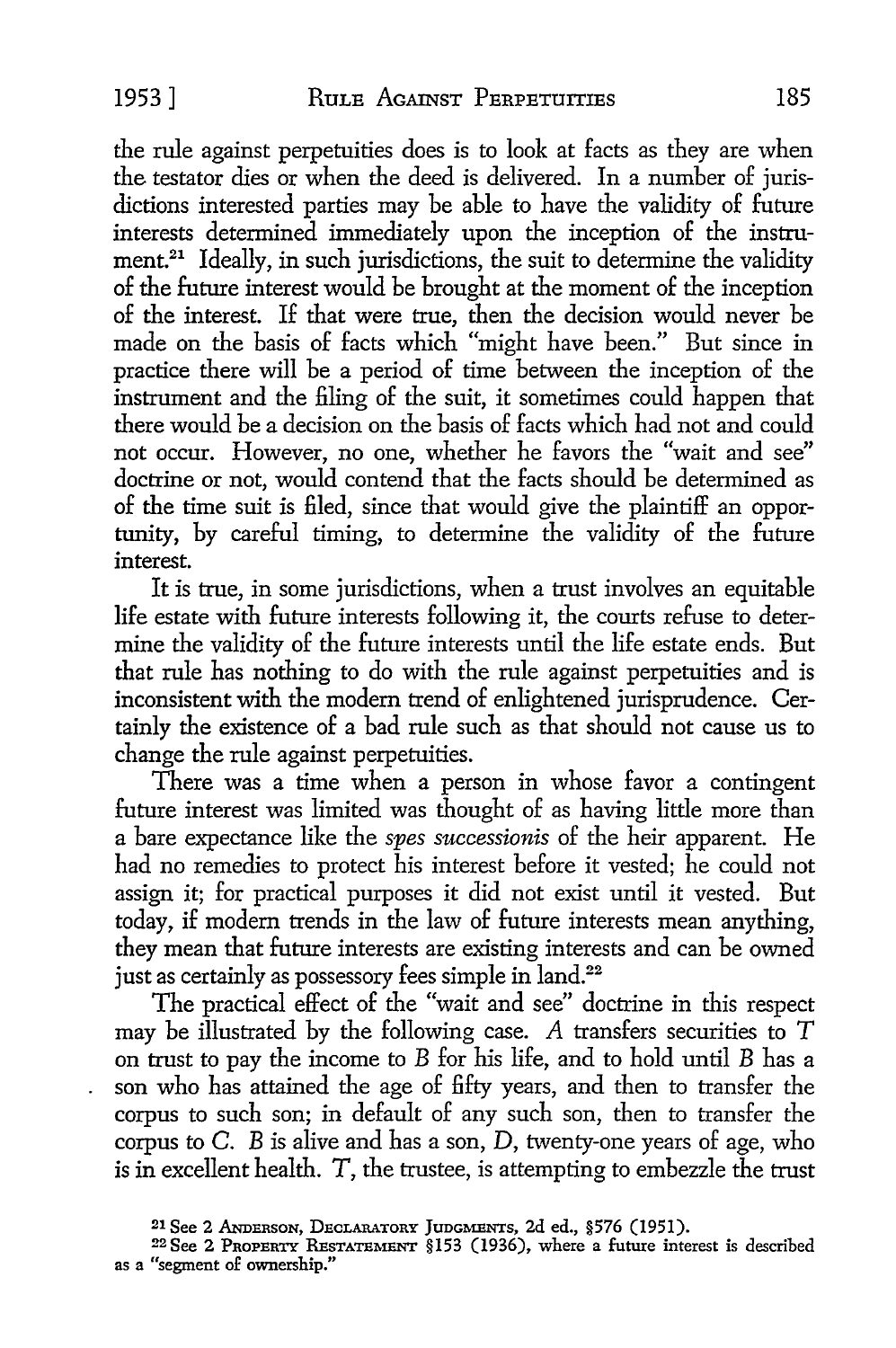estate in collusion with B. Under existing legal doctrines, the limitations both to the son of B and to C are void under the rule against perpetuities. There would be a resulting trust in favor of  $A$ , who would be able to proceed against the trustee. But suppose we apply the "wait and see" doctrine. It would seem that neither  $\tilde{C}$  nor  $D$  could proceed against  $T^{23}$  For when each brings his suit, the court will say: We cannot do anything for you, for your interest may be void *ab initio*  under the rule against perpetuities; we must "wait and see." Nor is it clear that A can sue on any theory of resulting trust. For at the present time, D's interest may be valid, or C's interest may be valid. While technically it is possible to say that there is a resulting trust even if that be true, the interest of A would be so slight and ephemeral that equity might well refuse any remedy.

If a contingent future interest exists for any purpose at the inception of the creating instrument, its validity should be determined as of that time. The reason why we consider the validity of an appointment in the light of facts existing when it is made is that the future interest is then created.<sup>24</sup> But to say that the validity of a future interest, involving a right to present protection and a present power to alienate, cannot now be determined, involves both a logical and a practical anomaly.

2. *This doctrine leaves us without any satisfactory method of determining who are the lives in being.25* How do we determine the lives in being under the existing rule? The answer is, we may use any life as the measure, provided we can say, at the time the instrument takes effect, that, no matter what happens, the contingent interest will not vest later than twenty-one years after the termination of that life. As Professor Leach has said: "The measuring lives need not be mentioned in the instrument, need not be holders of previous estates and need not be connected in any way with the property or the persons designated to take it."26

<sup>23</sup>It may be argued that it is better to deny an action to C and D than to hold their interests void, as would be done under the common law rule. In answer it may be said that it is better to give a resulting interest to the settlor than to allow the trustee to

embezzle the fund. 24 It might also be said that the gift in default is not effectually created until it is certain that the power will not be exercised and that the non--exercise of the power is a kind of appointment to the taker in default. This would justify the result in Sears v. Coolidge, (Mass. 1952) 108 N.E. (2d) 563.

25 This argument applies only if the facts are considered as of the time when the future interest vests. If any point of time prior to the happening of the contingency, such as the termination of a present life estate, or the exercise of a special power of appointment is selected, there is no difficulty in determining who are the lives in being.

26 Leach, "Perpetuities in a Nutshell," 51 HARv. L. REv. 638 at 641 (1938).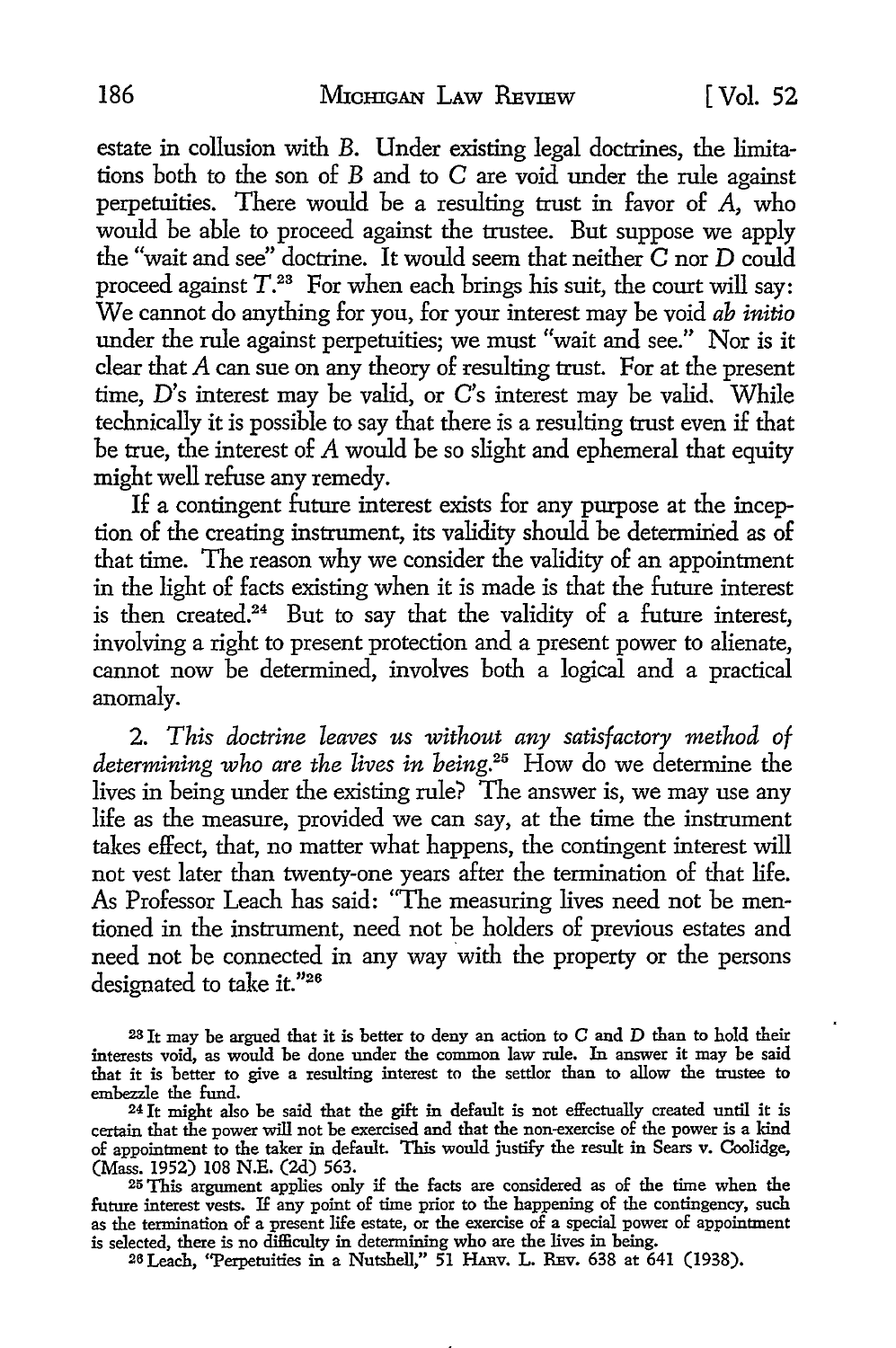Suppose a testator devises his estate on trust to distribute to such of his lineal descendants as are alive twenty-two years after his death. If we look at this as of the testator's death, there is no life in being that can be used as the measure and the interest is void. For no matter whom we select, it is possible that the person may die within less than a year after the testator's death. On the other hand, if we apply the "wait and see" doctrine, we can use the life of any person who was alive at the testator's death and who lived for at least one year thereafter. The fact that there will likely be millions of people who come within that description should not invalidate the provisions. It is true, there is a rule to the effect that the measuring lives must not be so numerous that evidence of their deaths is likely to be unreasonably difficult to obtain.<sup>27</sup> But that refers to cases where the interest is to vest on the death of the last survivor of several persons, such as a bequest to the last survivor of all persons whose names appear in the New York City telephone directory. In the case of a bequest to vest twenty-two years after the testator's death, we need find only one life under the "wait and see" doctrine, and that will probably be quite easy.

Perhaps it may be queried: Then why is not the "wait and see" doctrine desirable for that very reason? My answer is, if you can apply it in that case you can also apply it in a case where there is a devise to such of the testator's lineal descendants as are alive 120 years after the testator's death. If a person can be found who was alive when the testator died and who lived more than ninety-nine years after the time of the testator's death, the limitation would be good. One can imagine, in such a case, remote lineal descendants patiently awaiting the termination of the 120 year period, not knowing after all this time whether the limitation is good or bad. And finally, at the end of the 120th year, the attorney for the descendants advertises for evidence concerning any person who died twenty years ago and who was at least one hundred years old at the time of his death. Doubtless the attorney will eventually find such a person. For in every year there must be at least a few persons who die at the age of one hundred. But what a fantastic way to determine the validity of a future interest!

A still more difficult case to solve, if the "wait and see" doctrine is to be applied, is the following: A devises Blackacre "to the B Church in fee simple; but if the land should ever cease to be used for church purposes, then to C in fee simple." How long do we wait to see whether that contingent future interest violates the rule against per-

<sup>27 4</sup> PROPERTY RESTATEMENT §374 and comment *l* to that section (1944).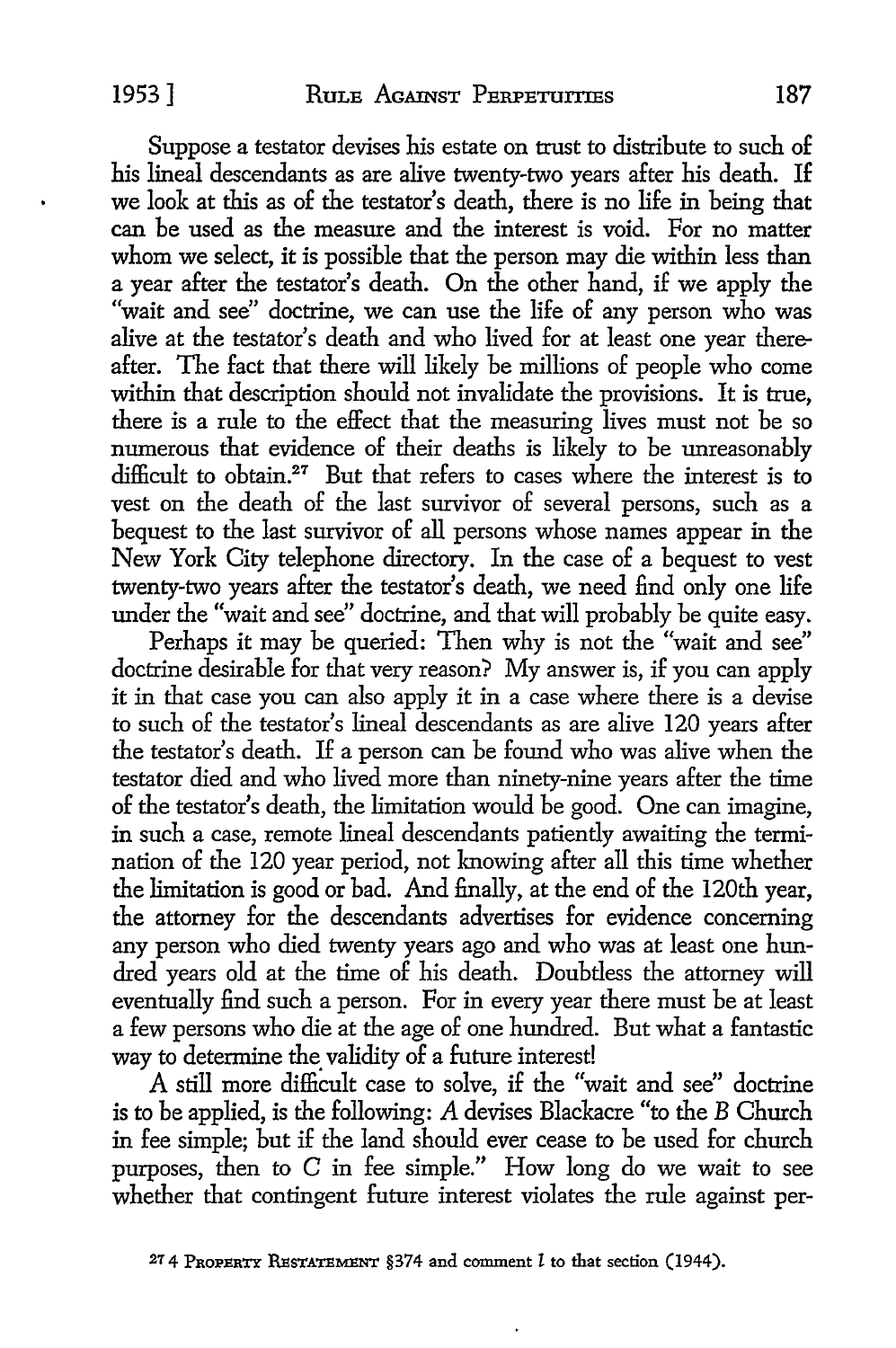petuities? Do we wait 120 years? or 130 years? Or must the church ·actually cease to do business before we can decide whether the executory interest is void?

3. *The "wait and see" doctrine is a long step in the direction of inalienability of property*. First, it seems clear, from the discussion which has preceded, that if the lives are selected at the end rather than at the beginning, longer lives will likely be chosen. The draftsman who selects twelve healthy babies at the inception of the future interest for the measuring lives may find that they all die within six months. But if he could select the lives when the contingency happens, he could never fail to find long ones. On this matter, hindsight is inevitably better than foresight.

Moreover, the fact that the future interest is not determined to be either good or bad until the contingency happens means that in many instances property would be inalienable for quite a long time in cases where, by the application of the common law rule, it would not be rendered inalienable even for a day. This objection is particularly serious in cases involving legal titles to land. While, of course, the vast majority of future interests about which litigation arises are equitable interests in trusts, an examination of the reports shows that problems involving contingent legal interests in land are not negligible.

It may also be pointed out that the proponents of the "wait and see" doctrine appear to be thinking solely in terms of problems involved in family trusts, and not from the standpoint of a land title attorney. I venture to assert that, if the "wait and see" doctrine were presented to any of the leading land title organizations of this country, its repudiation would be practically unanimous.

Consider again the fact situation already referred to. A devises Blackacre "to the B Church in fee simple; but if the land should ever cease to be used for church purposes, then to C in fee simple." At common law the executory interest limited to  $C$  is void, and  $\bar{B}$  church at once has a fee simple absolute. According to the "wait and see" doctrine, we would have to wait until the condition happens before knowing whether the title of the church is good. Suppose after 125 years, the church ceases to function, and after diligent search, no measuring life can be found. Then the court decides that the church had a good title all the time. We have thus tied up the title for 125 years where it would not have been tied up at all at common law; and we have done so without carrying out the testator's wishes one whit more than the common law.

Not only does the "wait and see" doctrine increase inalienability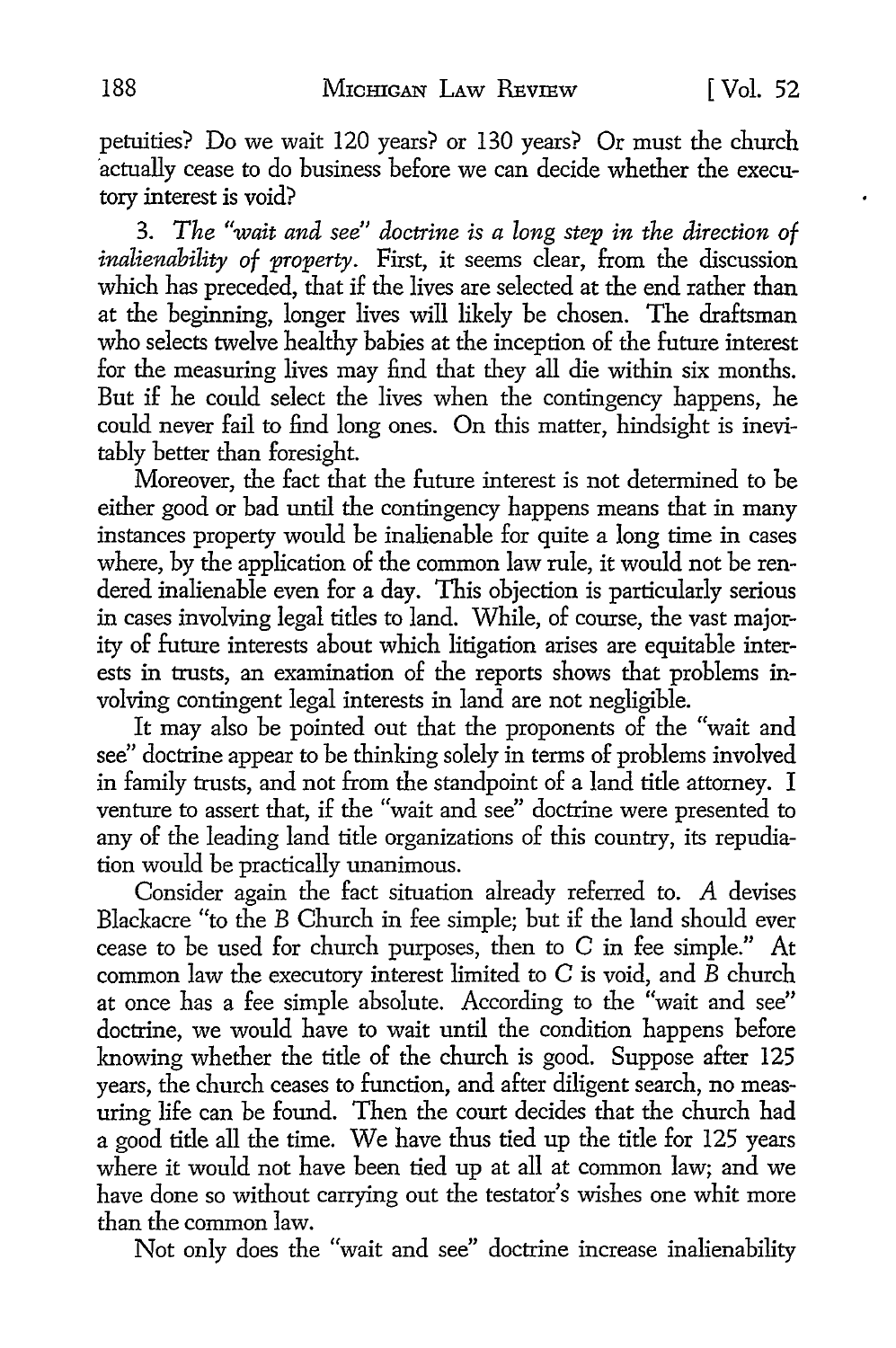by postponing a decision when *future* interests are involved; it can also postpone a decision when *present* interests are involved. There is a doctrine which has aptly been termed the doctrine of infectious invalidity.<sup>28</sup> It is to the effect that, even though an interest devised may be perfectly valid in itself, if it is so closely connected with a future interest which fails under the rule against perpetuities that the testator would have preferred to die intestate rather than to have the future interest alone held invalid, then the present as well as the future interest fails.

Suppose a testator has an estate of \$300,000 and has three principal objects of his bounty, his children  $A$ ,  $B$  and  $C$ , who are his only heirs. He bequeaths \$100,000 to A. He bequeaths \$100,000 to a trustee on trust to pay the income to B for life, and to transfer the corpus after his death to such of his children as attain the age of thirty years. He, also, makes the same sort of bequest of \$100,000 on trust to pay the income to C for his life, and to transfer the corpus after his death to such of his children as attain the age of thirty years. Under the common law rule, the remainder interests limited to *B's* children and to C's children would be void. It is entirely possible, also, under the doctrine of infectious invalidity, a court might hold the life estates in B and C and the bequest to  $\vec{A}$  void.<sup>29</sup> This is because the testator intended a substantially equal distribution among his children, and this would be more nearly secured by holding that he died intestate as to all his estate. Under the "wait and see" doctrine, however, no question of invalidity could be determined until B and C die. Thus we would be in the absurd position of saying that the validity of the life estates could not be determined until the life estates had expired, and that the validity of the present absolute bequest of \$100,000 could not be determined until the same time.

I realize that it may be argued that in none of the cases I have put is the property tied up more than lives in being and twenty-one years under the "wait and see" doctrine, and that the present law permits a tying up for that period of time. But, there is no principle in the law that it is good public policy to tie up property for lives in being and twenty-one years. It is not good public policy to tie up property even for a day. But it is good public policy to allow people to do what they wish with their own property. The law strikes a rough balance be-

<sup>&</sup>lt;sup>28</sup> 6 AMERICAN LAW OF PROPERTY §§24.48 to 24.52 (1952); 4 PROPERTY RESTATE-MENT §402 (1944).

<sup>29</sup> See In re Richards' Estate, 283 Mich. 485, 278 N.W. 657 (1938); Millikin National Bank of Decatur v. Wilson, 343 lli. 55, 174 N.E. 857 (1931).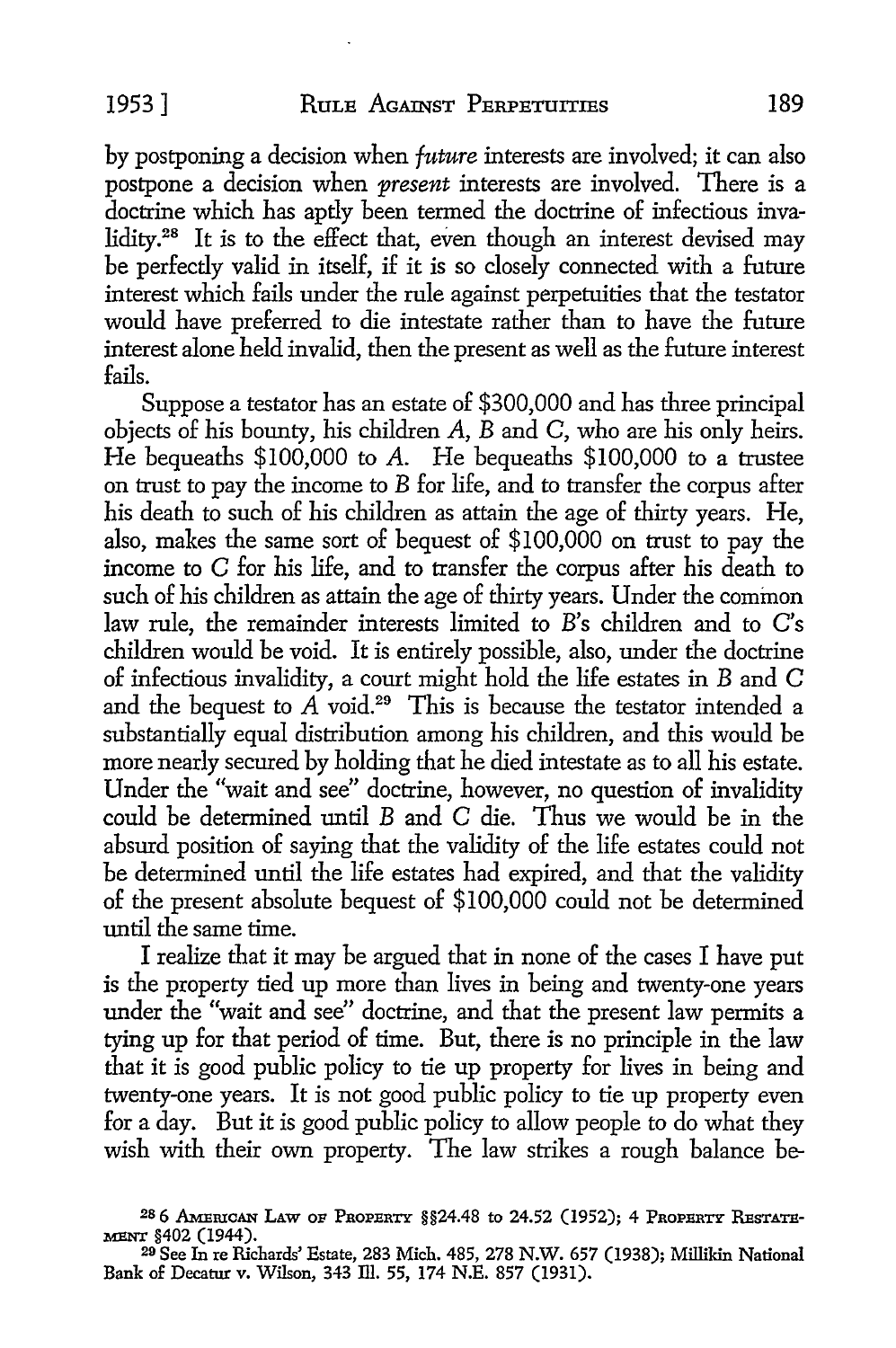tween these two conflicting policies, and the rule against perpetuities is the result. By the "wait and see" doctrine the balance is pushed farther in the direction of inalienability. Moreover, to tie up property for the period of the rule, and then eventually to prohibit a testator from doing what he wishes with his own property after all, would seem to be backed by no public policy whatsoever.

#### C. *Conclusions*

If the "wait and see" doctrine is generally adopted, in my opinion the common law rule against perpetuities, in anything like the form in which we know it, will cease to exist. If the doctrine is accepted in an unqulified form, the rule will have little restrictive effect. Property will be tied up more frequently and for longer periods. .

On the other hand, if the doctrine is adopted at all, I think it more likely that its operation will be restricted and a new method of determining lives in being will slowly be evolved. Thus, an attempt may be made to limit the lives in being to those named or implied in the creating instrument. That, however, would seem to be a vague and unsatisfactory solution. As Lord Chief Baron Macdonald said in *Thellusson v. Woodford,30* the first great case in which it was determined that the lives in being need not be persons who take under the creating instrument, "The length of time will not be greater or less ... whether the lives are those of persons immediately connected with, or immediately leading to that person in whom the property is first to vest: *terms to which it is difficult to annex any precise meaning."* (Italics are the author's.) If the courts do work out a new method of ascertaining the lives in being, it may mean years of uncertainty and costly litigation; and when the law is settled, it will not be the rule against perpetuities.

#### II

## PUBLIC POLICY BACK OF THE RULE AGAINST PERPETUITIES<sup>31</sup>

Doubtless there are those who feel that, even if my dire predictions prove true and the rule against perpetuities vanishes, it will be no great loss. It can be contended that the policy of the rule is to prevent inalienability of specific property, and that this policy js rarely violated by future interests which are created today. For most future interests are

<sup>30</sup>11 Ves. 112 at 137, 32 Eng. Rep. 1030 at 1040 (1805).

 $31$  For a discussion of the rationale of the rule against perpetuities, see 4 PROPERTY RESTATEMENT 2129 (1944).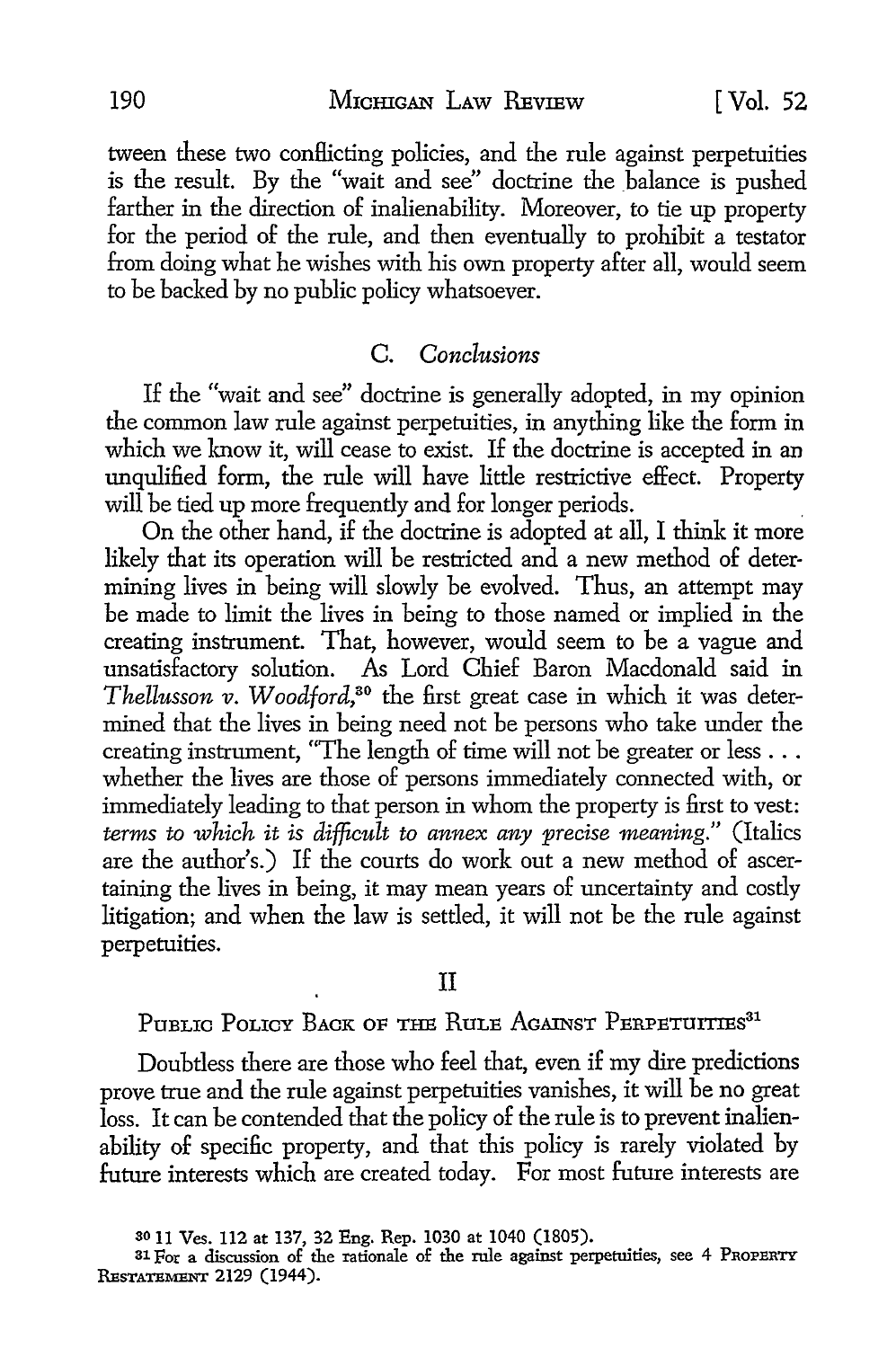equitable interests in trusts, and the trustee has a power to alienate the subject matter of the trust. Or if the contingent interest in question is a legal interest in a specific thing, such legislation as the Pennsylvania Price Act<sup>32</sup> permits a sale of an absolute interest in property and the establishment of a trust in the proceeds. As one proponent of the "wait and see" doctrine has put it, "In a sense, the period of the rule as it was originally understood has been shortened to zero."33

It is true, the rule against perpetuities was developed primarily to further the alienability of specific land. The early English cases dealing with the rule practically all involve contingent legal interests in particular pieces of real estate. There can be little doubt that sound public policy is violated by rendering specific tangible things inalienable. It means that property is less productive, and the national income decreases. The possessory owner may not wish to make a specific piece of property productive because he lacks the capacity for that sort of thing, or because he has nothing to invest in its development. Or it may be that the existence of a remote future interest means that the possessory owner does not wish to invest in the development of the property because his ownership may terminate on an uncertain event. But he cannot sell it to a person who is willing and able to make the property productive, because the existence of the future interest makes it unmarketable.

If, however, an equitable interest in a trust is involved, the trustee is almost certain to have a power to invest and reinvest. Indeed it is his duty to make the trust property productive. Hence, the existence of remote future interests in trusts does not, as a rule, make property less productive or reduce national income. It is believed, however, that there are other grounds for restricting the tying up of property in a fund.

First, it is good public policy to allow each person to dispose of his property as he pleases. This policy extends not only to the present generation but to future generations. If we are to permit the present generation to tie up all existing capital for an indefinitely long period of time, then future generations will have nothing to dispose of by will except what they have saved from their own income; and the property which each generation enjoys will already have been disposed of by ancestors long dead. The rule against perpetuities would appear to strike a balance between the unlimited disposition of property by

<sup>32</sup> See Pa. Stat. Ann. (Cum. Supp. 1952) tit. 20, §1561.

<sup>33</sup> Bregy, "A Defense of Pennsylvania's Statute on Perpetuities," 23 TEMPLE L.Q. 313 at 323 (1950). Mr. Bregy, however, does not contend that there should be no restriction today on the beneficial interests in private trusts. See his note 21 on the page above cited.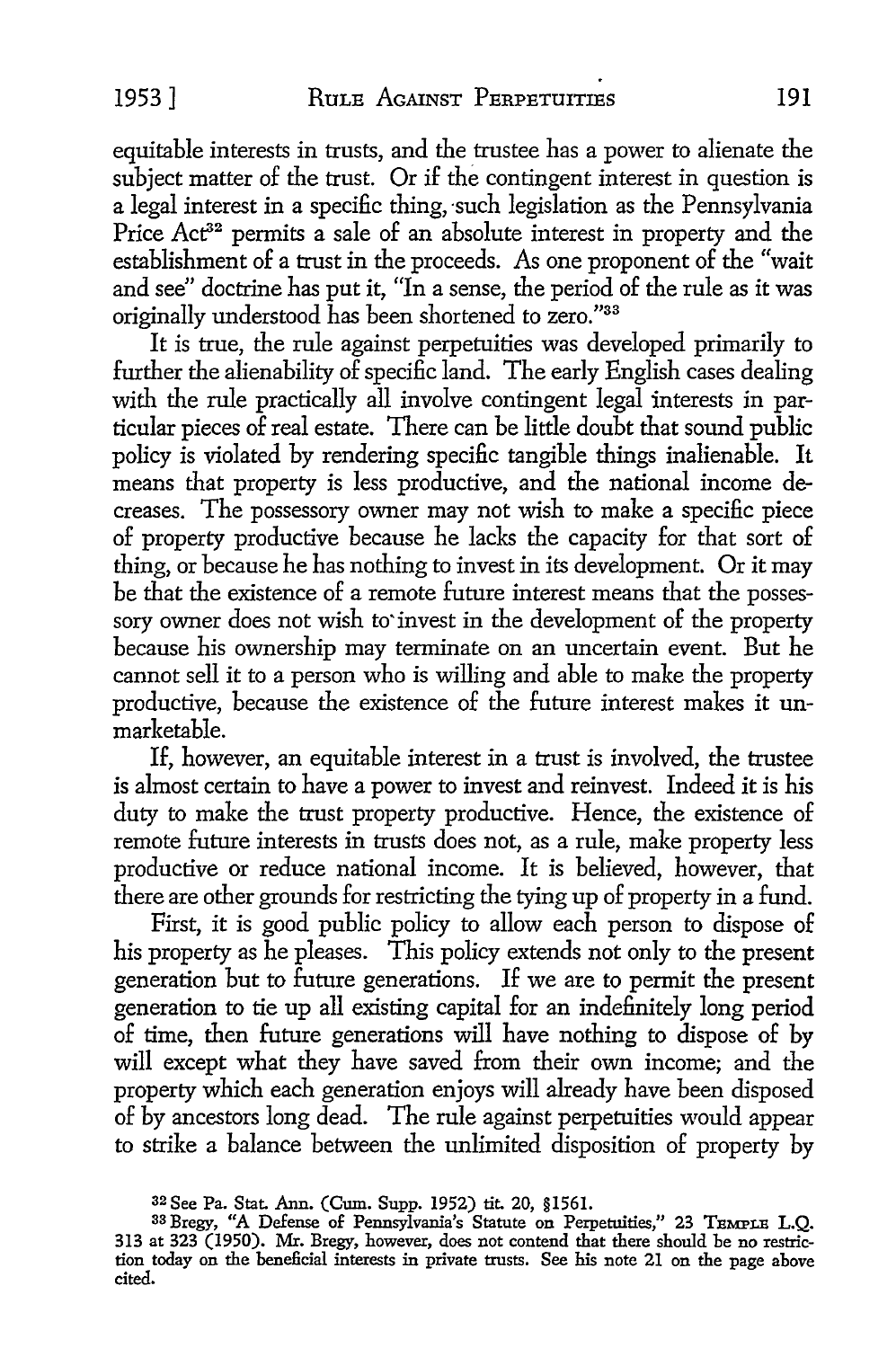the members of the present generation and its unlimited disposition by members of future generations.

Second, by prohibiting too remote future interests in trusts, economic stagnation is avoided. When we say that a trustee has power to invest and reinvest, we do not mean that he can do anything he likes with the trust fund. Indeed, his power to dispose of it is extremely limited. He cannot give it away; he cannot invest it in new and untried enterprises. He cannot make a speculative investment in unimproved real estate. As a trustee, he is pretty much limited to investing in first mortgages and in seasoned stocks and bonds. Yet if society is to advance, somebody must take risks by putting capital in new enterprises. Somebody must invest in the development of industrial uses of atomic energy. Somebody must put capital into jet propelled transportation. If all the world's savings are tied up in trusts which restrict the use of funds to the conservative pattern set by a by-gone era, who will finance the Columbus of a new industrial age?

Furthermore, to meet the changing and unforeseeable economic conditions of each generation, there should be some free How of property between capital investments and consumers' goods. If all accumulated capital is frozen in perpetual private trusts, the demands of any given moment cannot release it for consumption. If depression strikes, so that beneficiaries of trusts need to invade corpus, or if inflation becomes rampant, so that the amount of trust income determined by a dead hand becomes inadequate, the beneficiary cannot use the capital of the trust.

Other policies back of the rule, which are applicable to future interests in a fund, have been suggested. It is said that the rule prevents undue concentration of wealth. On the other hand, it has been suggested that, if there is any law of survival of the economic fittest, a restriction on the tying up of trust property is necessary to make it work.

Judicial opinion has always favored the application of the rule against perpetuities to beneficial interests in trusts. Indeed, it never seems to have been doubted that a power in a trustee to invest and reinvest does not take the beneficial interests of the trust out of the rule.<sup>34</sup> Even when statutes prohibiting the suspension of the absolute power of alienation are involved, the same conclusion has been reached,35 though a literal interpretation of such statutes might lead to the opposite conclusion.

<sup>34</sup>See 4 PROPERTY RESTATEMENT §370, comment *p* (1944).

<sup>35</sup> In some states, statutes were enacted expressly providing that the power of a trustee to change the form of the subject matter did not prevent the illegal suspension of the power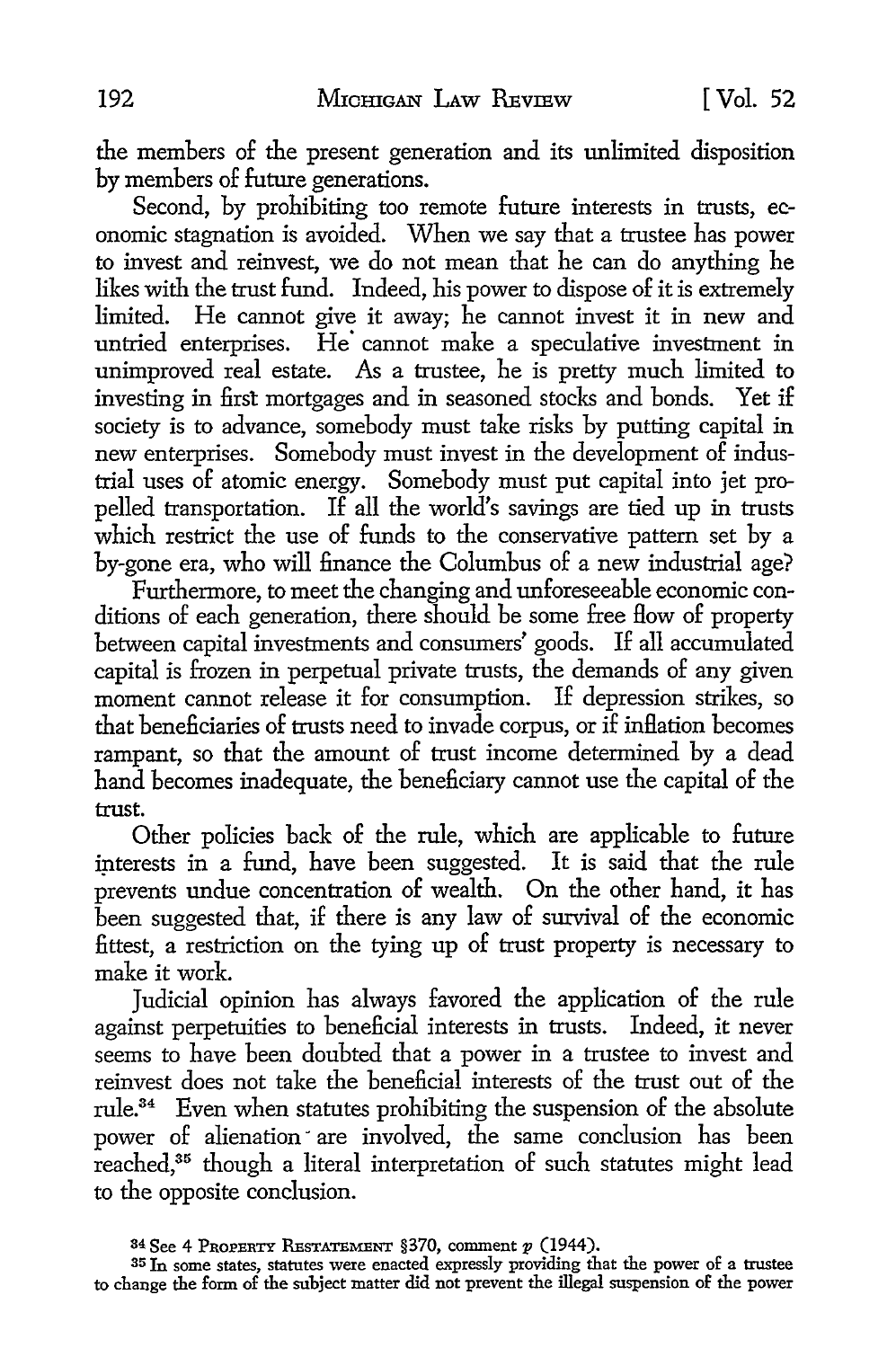### III

## WHAT SHOULD BE DONE ABOUT IT?

It must be conceded that much of the discussion so far has been negative. While I do not approve of the "wait and see' doctrine, I recognize that the evils which Professor Leach has so dramatically portrayed in his article do exist. Just what should be done about them, I am not sure.

It may be desirable *to* proceed with legislation of a very specific character, to take care of each particular situation which has perennially caused trouble—the "unborn widow" case, the "fertile octogenerian" case, the administrative contingency. I also approve of Professor Leach's suggestion that we provide for a *cy pres* doctrine, applicable to private trusts, which will permit the court to remold them when future interests are invalid under the rule.

If these reforms are thought *to* be insufficient, and it is felt that the common law rule against perpetuities is too deeply encrusted with the ashes of a dead feudalism, then I suggest that a new restrictive rule be considered with an entirely new approach. What I have *to*  say in this regard should in no sense be treated as a proposed solution. More study of all its implications should be made before it can be determined whether it is a feasible substitute for the rule. I am merely suggesting that its possibilities should be investigated before we decide to adopt the "wait and see" doctrine.

The real difficulty which the rule against perpetuities seeks to eliminate is the inalienability of present interests, not future interests. Vested as well as contingent interests may tie up property. The only present interests which are freely marketable are absolute interests in land, chattels and intangibles, terms of years in land, and the reversions and remainders subject to such terms. Property held in trust, determinable and other qualified fees simple, life estates, as well as all legal and equitable estates subject *to* executory interests, are unmarketable, and may be said to be practically inalienable. I would, of course, place no limit on the duration of fees simple absolute and terms of years. But I would consider prohibiting the creation of a defeasible interest or a trust estate which might continue to be such for longer than a fixed period of time, determined as of the inception of the interest. The period might be lives in being and twenty-one years, or if some other

of alienation. In New York and Michigan this result was reached without the aid of a statute. On the other hand, in Minnesota and Wisconsin it was held that the power of alienation was not suspended when a power to change the form of the trust res existed. As to these cases and statutes, see 4 PROPERTY RESTATEMENT 2655 and 2734 (1944).